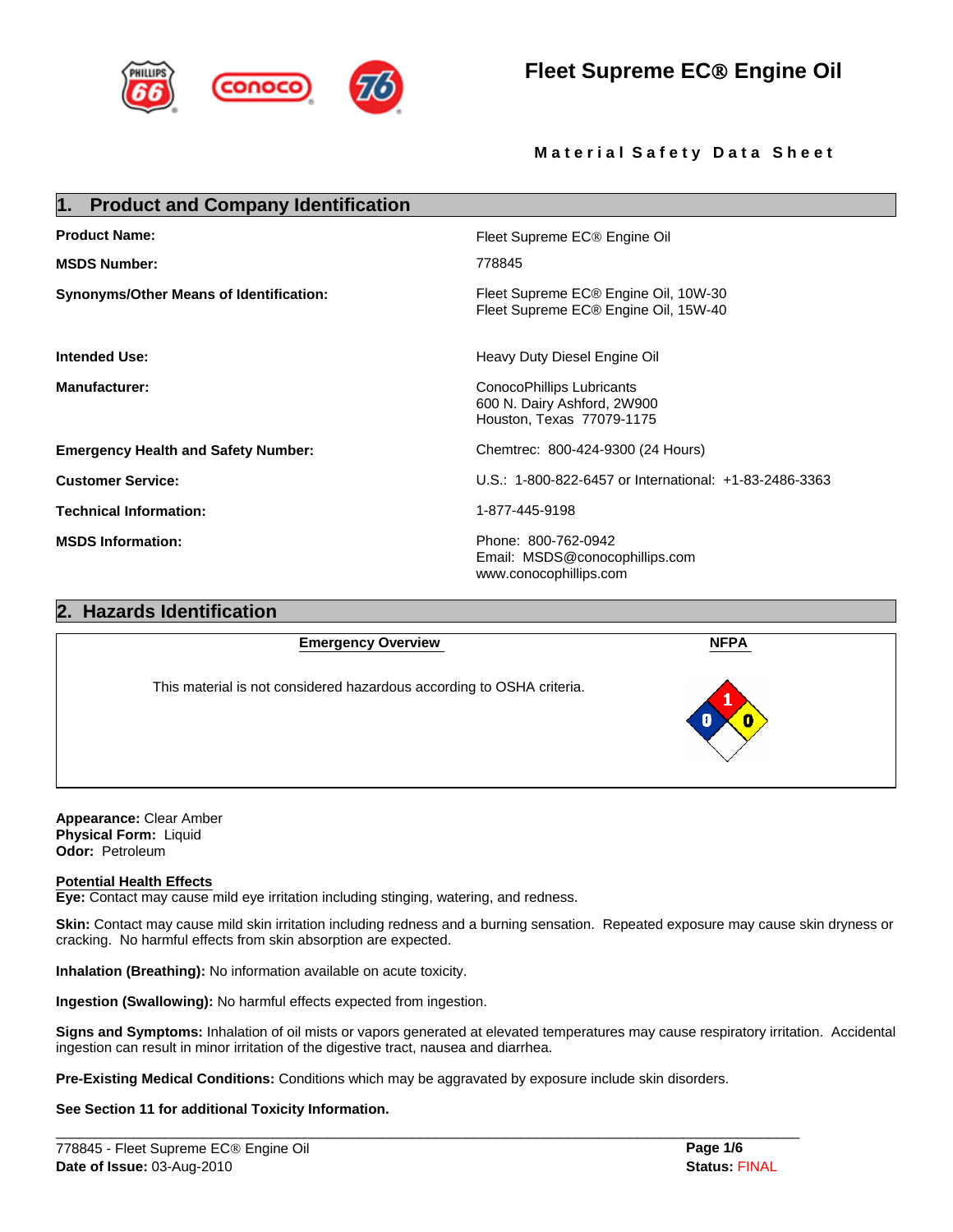# **3. Composition / Information on Ingredients**

| <b>Component</b>               | <b>CASRN</b>       | Concentration <sup>1</sup> |
|--------------------------------|--------------------|----------------------------|
| Lubricant Base Oil (Petroleum) | VARIOUS            |                            |
| Additives                      | <b>PROPRIETARY</b> | or.<br>ເ∠ັ                 |

 $\mathcal{L}_\mathcal{L} = \{ \mathcal{L}_\mathcal{L} = \{ \mathcal{L}_\mathcal{L} = \{ \mathcal{L}_\mathcal{L} = \{ \mathcal{L}_\mathcal{L} = \{ \mathcal{L}_\mathcal{L} = \{ \mathcal{L}_\mathcal{L} = \{ \mathcal{L}_\mathcal{L} = \{ \mathcal{L}_\mathcal{L} = \{ \mathcal{L}_\mathcal{L} = \{ \mathcal{L}_\mathcal{L} = \{ \mathcal{L}_\mathcal{L} = \{ \mathcal{L}_\mathcal{L} = \{ \mathcal{L}_\mathcal{L} = \{ \mathcal{L}_\mathcal{$ 

<sup>1</sup> All concentrations are percent by weight unless ingredient is a gas. Gas concentrations are in percent by volume.

## **4. First Aid Measures**

**Eye Contact:** If irritation or redness develops from exposure, flush eyes with clean water. If symptoms persist, seek medical attention.

**Skin Contact:** Remove contaminated shoes and clothing and cleanse affected area(s) thoroughly by washing with mild soap and water or a waterless hand cleaner. If irritation or redness develops and persists, seek medical attention.

**Inhalation (Breathing):** If respiratory symptoms develop, move victim away from source of exposure and into fresh air in a position comfortable for breathing. If symptoms persist, seek medical attention.

**Ingestion (Swallowing):** First aid is not normally required; however, if swallowed and symptoms develop, seek medical attention.

**Notes to Physician:** Acute aspirations of large amounts of oil-laden material may produce a serious aspiration pneumonia. Patients who aspirate these oils should be followed for the development of long-term sequelae. Inhalation exposure to oil mists below current workplace exposure limits is unlikely to cause pulmonary abnormalities.

# **5. Fire-Fighting Measures**

## **NFPA 704 Hazard Class**

**Instability:** 0 (0-Minimal, 1-Slight, 2-Moderate, 3-Serious, 4-Severe) **Health: 0 Flammability: 1** 

**Unusual Fire & Explosion Hazards:** This material may burn, but will not ignite readily. If container is not properly cooled, it can rupture in the heat of a fire.

**Extinguishing Media:** Dry chemical, carbon dioxide, foam, or water spray is recommended. Water or foam may cause frothing of materials heated above 212°F / 100°C. Carbon dioxide can displace oxygen. Use caution when applying carbon dioxide in confined spaces. Simultaneous use of foam and water on the same surface is to be avoided as water destroys the foam.

**Fire Fighting Instructions:** For fires beyond the initial stage, emergency responders in the immediate hazard area should wear protective clothing. When the potential chemical hazard is unknown, in enclosed or confined spaces, a self contained breathing apparatus should be worn. In addition, wear other appropriate protective equipment as conditions warrant (see Section 8).

Isolate immediate hazard area and keep unauthorized personnel out. Stop spill/release if it can be done safely. Move undamaged containers from immediate hazard area if it can be done safely. Water spray may be useful in minimizing or dispersing vapors and to protect personnel. Cool equipment exposed to fire with water, if it can be done safely. Avoid spreading burning liquid with water used for cooling purposes.

**Hazardous Combustion Products:** Combustion may yield smoke, carbon monoxide, and other products of incomplete combustion. Oxides of sulfur, nitrogen or phosphorus may also be formed.

**See Section 9 for Flammable Properties including Flash Point and Flammable (Explosive) Limits** 

# **6. Accidental Release Measures**

**Personal Precautions:** This material may burn, but will not ignite readily. Keep all sources of ignition away from spill/release. Stay upwind and away from spill/release. Avoid direct contact with material. For larges spillages, notify persons down wind of the spill/release, isolate immediate hazard area and keep unauthorized personnel out. Wear appropriate protective equipment, including respiratory protection, as conditions warrant (see Section 8). See Sections 2 and 7 for additional information on hazards and precautionary measures.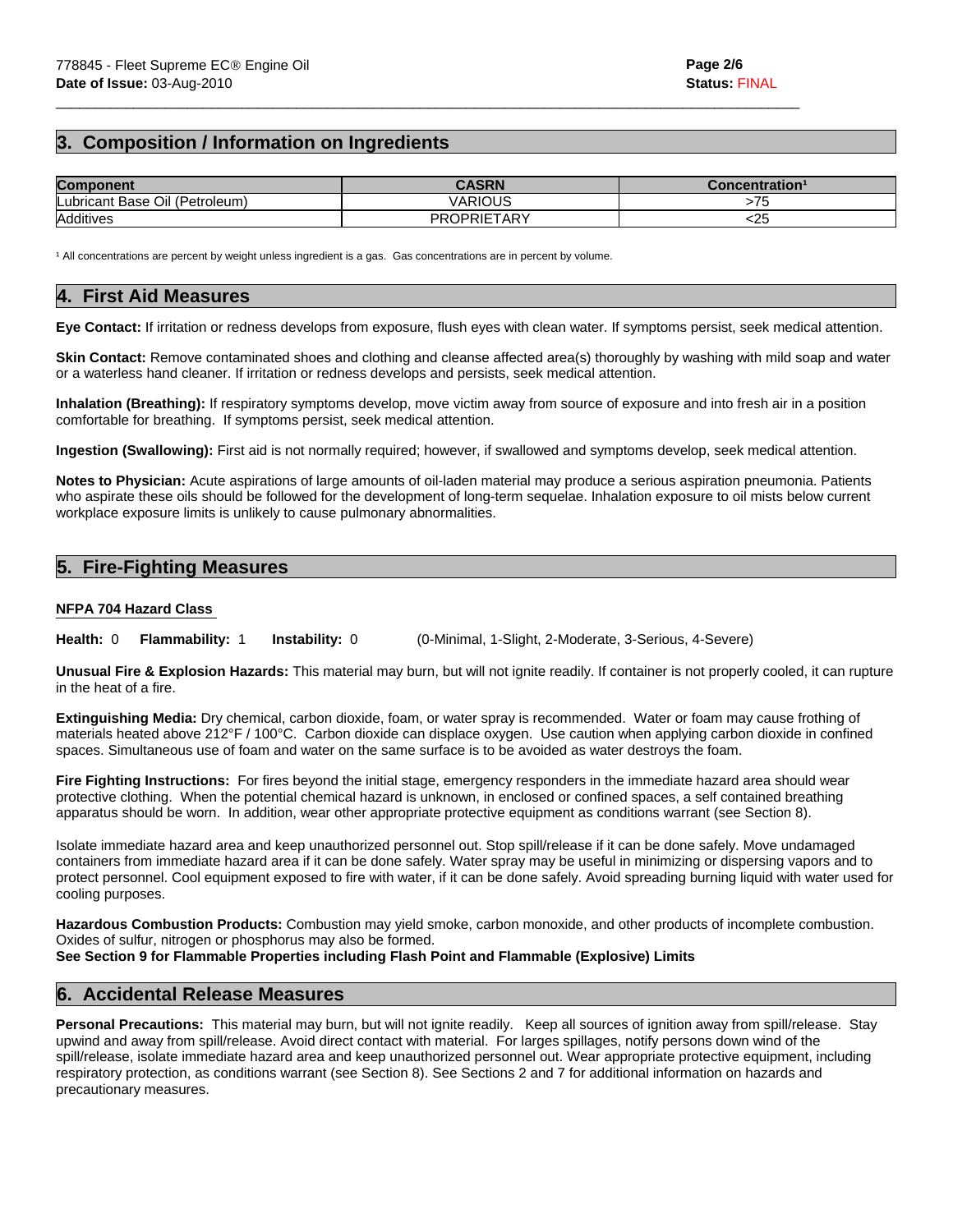**Environmental Precautions:** Stop spill/release if it can be done safely. Prevent spilled material from entering sewers, storm drains, other unauthorized drainage systems, and natural waterways. Use water sparingly to minimize environmental contamination and reduce disposal requirements. If spill occurs on water notify appropriate authorities and advise shipping of any hazard. Spills into or upon navigable waters, the contiguous zone, or adjoining shorelines that cause a sheen or discoloration on the surface of the water, may require notification of the National Response Center (phone number 800-424-8802).

 $\mathcal{L}_\mathcal{L} = \{ \mathcal{L}_\mathcal{L} = \{ \mathcal{L}_\mathcal{L} = \{ \mathcal{L}_\mathcal{L} = \{ \mathcal{L}_\mathcal{L} = \{ \mathcal{L}_\mathcal{L} = \{ \mathcal{L}_\mathcal{L} = \{ \mathcal{L}_\mathcal{L} = \{ \mathcal{L}_\mathcal{L} = \{ \mathcal{L}_\mathcal{L} = \{ \mathcal{L}_\mathcal{L} = \{ \mathcal{L}_\mathcal{L} = \{ \mathcal{L}_\mathcal{L} = \{ \mathcal{L}_\mathcal{L} = \{ \mathcal{L}_\mathcal{$ 

**Methods for Containment and Clean-Up:** Notify relevant authorities in accordance with all applicable regulations. Immediate cleanup of any spill is recommended. Dike far ahead of spill for later recovery or disposal. Absorb spill with inert material such as sand or vermiculite, and place in suitable container for disposal. If spilled on water remove with appropriate methods (e.g. skimming, booms or absorbents). In case of soil contamination, remove contaminated soil for remediation or disposal, in accordance with local regulations.

Recommended measures are based on the most likely spillage scenarios for this material; however local conditions and regulations may influence or limit the choice of appropriate actions to be taken.

# **7. Handling and Storage**

**Precautions for safe handling:** Keep away from flames and hot surfaces. Wash thoroughly after handling. Use good personal hygiene practices and wear appropriate personal protective equipment.

Used motor oils have been shown to cause skin cancer in mice after repeated application to the skin without washing. Brief or intermittent skin contact with used motor oil is not expected to cause harm if the oil is thoroughly removed by washing with soap and water.

Spills will produce extremely slippery surfaces. Do not enter confined spaces such as tanks or pits without following proper entry procedures such as ASTM D-4276 and 29CFR 1910.146. Do not wear contaminated clothing or shoes.

**Conditions for safe storage:** Use and store this material in cool, dry, well-ventilated area away from heat and all sources of ignition. Keep container(s) tightly closed and properly labeled. Store only in approved containers. Keep away from any incompatible material (see Section 10). Protect container(s) against physical damage.

"Empty" containers retain residue and may be dangerous. Do not pressurize, cut, weld, braze, solder, drill, grind, or expose such containers to heat, flame, sparks, or other sources of ignition. They may explode and cause injury or death. "Empty" drums should be completely drained, properly bunged, and promptly shipped to the supplier or a drum reconditioner. All containers should be disposed of in an environmentally safe manner and in accordance with governmental regulations. Before working on or in tanks which contain or have contained this material, refer to OSHA regulations, ANSI Z49.1, and other references pertaining to cleaning, repairing, welding, or other contemplated operations.

# **8. Exposure Controls / Personal Protection**

| <b>Component</b>               | <b>US-ACGIH</b>                                                          | <b>OSHA</b>                                          | <b>Other</b> |
|--------------------------------|--------------------------------------------------------------------------|------------------------------------------------------|--------------|
| Lubricant Base Oil (Petroleum) | TWA: $5 \text{mq/m}^3$<br>STEL: 10 mg/m $3$<br>as Oil Mist, if generated | TWA: $5 \text{ mg/m}^3$<br>as Oil Mist, if generated | ---          |

## **Note: State, local or other agencies or advisory groups may have established more stringent limits. Consult an industrial hygienist or similar professional, or your local agencies, for further information.**

**Engineering controls:** If current ventilation practices are not adequate to maintain airborne concentrations below the established exposure limits, additional engineering controls may be required.

**Eye/Face Protection:** The use of eye protection that meets or exceeds ANSI Z.87.1 is recommended to protect against potential eye contact, irritation, or injury. Depending on conditions of use, a face shield may be necessary.

**Skin/Hand Protection:** The use of gloves impervious to the specific material handled is advised to prevent skin contact. Users should check with manufacturers to confirm the breakthrough performance of their products. Suggested protective materials: Nitrile

**Respiratory Protection:** Where there is potential for airborne exposure above the exposure limit a NIOSH certified air purifying respirator equipped with R or P95 filters may be used.

A respiratory protection program that meets or is equivalent to OSHA 29 CFR 1910.134 and ANSI Z88.2 should be followed whenever workplace conditions warrant a respirator's use. Air purifying respirators provide limited protection and cannot be used in atmospheres that exceed the maximum use concentration (as directed by regulation or the manufacturer's instructions), in oxygen deficient (less than 19.5 percent oxygen) situations, or under conditions that are immediately dangerous to life and health (IDLH).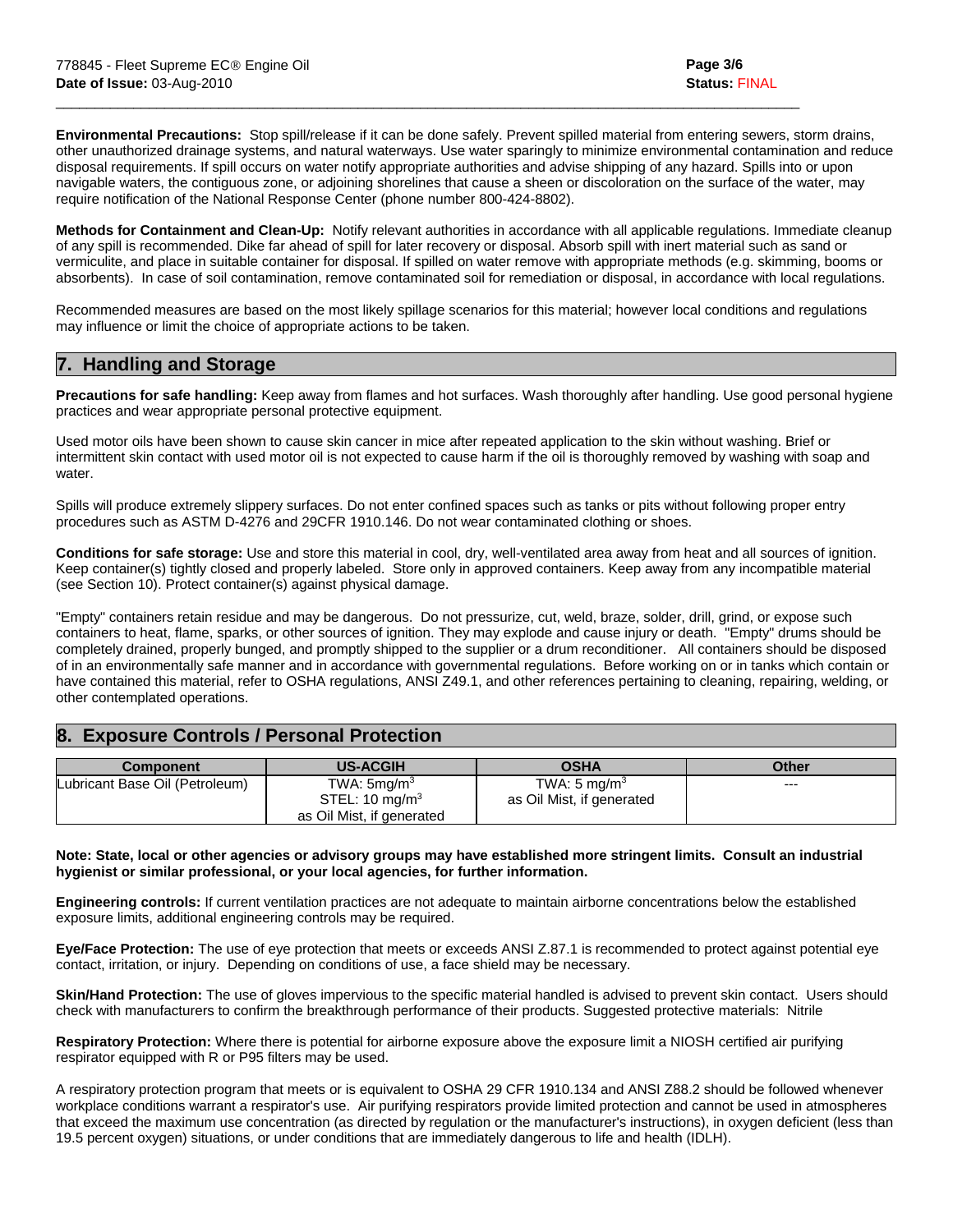**Suggestions provided in this section for exposure control and specific types of protective equipment are based on readily available information. Users should consult with the specific manufacturer to confirm the performance of their protective equipment. Specific situations may require consultation with industrial hygiene, safety, or engineering professionals.** 

 $\mathcal{L}_\mathcal{L} = \{ \mathcal{L}_\mathcal{L} = \{ \mathcal{L}_\mathcal{L} = \{ \mathcal{L}_\mathcal{L} = \{ \mathcal{L}_\mathcal{L} = \{ \mathcal{L}_\mathcal{L} = \{ \mathcal{L}_\mathcal{L} = \{ \mathcal{L}_\mathcal{L} = \{ \mathcal{L}_\mathcal{L} = \{ \mathcal{L}_\mathcal{L} = \{ \mathcal{L}_\mathcal{L} = \{ \mathcal{L}_\mathcal{L} = \{ \mathcal{L}_\mathcal{L} = \{ \mathcal{L}_\mathcal{L} = \{ \mathcal{L}_\mathcal{$ 

# **9. Physical and Chemical Properties**

**Note:** Unless otherwise stated, values are determined at 20°C (68°F) and 760 mm Hg (1 atm). Data represent typical values and are not intended to be specifications.

| <b>Physical Form:</b><br>Liquid<br>Odor:<br>Petroleum<br><b>Odor Threshold:</b><br>No data<br>Not applicable<br>pH:<br><b>Vapor Pressure:</b><br>$<$ 1 mm Hg<br>Vapor Density (air=1):<br>>1<br><b>Initial Boiling Point/Range:</b><br>No data<br><b>Melting/Freezing Point:</b><br>No data<br>$<$ -36.4°F / $<$ -38°C<br><b>Pour Point:</b><br>Negligible<br><b>Solubility in Water:</b><br>Partition Coefficient (n-octanol/water) (Kow):<br>No data<br>$0.87 - 0.89$ @ 60°F (15.6°C)<br>Specific Gravity (water=1):<br>7.24 - 7.41 lbs/gal<br><b>Bulk Density:</b><br>11.5 - 15.6 cSt @ 100°C; 76 - 123 cSt @ 40°C<br>Viscosity:<br><b>Percent Volatile:</b><br>Negligible<br><b>Evaporation Rate (nBuAc=1):</b><br>ا><br><b>Flash Point:</b><br>Minimum 365°F / 185°C<br>Test Method:<br>No data<br>Lower Explosive Limits (vol % in air):<br>Upper Explosive Limits (vol % in air):<br>No data<br><b>Auto-ignition Temperature:</b><br>No data | Appearance: | Clear Amber                                          |
|-----------------------------------------------------------------------------------------------------------------------------------------------------------------------------------------------------------------------------------------------------------------------------------------------------------------------------------------------------------------------------------------------------------------------------------------------------------------------------------------------------------------------------------------------------------------------------------------------------------------------------------------------------------------------------------------------------------------------------------------------------------------------------------------------------------------------------------------------------------------------------------------------------------------------------------------------------|-------------|------------------------------------------------------|
|                                                                                                                                                                                                                                                                                                                                                                                                                                                                                                                                                                                                                                                                                                                                                                                                                                                                                                                                                     |             |                                                      |
|                                                                                                                                                                                                                                                                                                                                                                                                                                                                                                                                                                                                                                                                                                                                                                                                                                                                                                                                                     |             |                                                      |
|                                                                                                                                                                                                                                                                                                                                                                                                                                                                                                                                                                                                                                                                                                                                                                                                                                                                                                                                                     |             |                                                      |
|                                                                                                                                                                                                                                                                                                                                                                                                                                                                                                                                                                                                                                                                                                                                                                                                                                                                                                                                                     |             |                                                      |
|                                                                                                                                                                                                                                                                                                                                                                                                                                                                                                                                                                                                                                                                                                                                                                                                                                                                                                                                                     |             |                                                      |
|                                                                                                                                                                                                                                                                                                                                                                                                                                                                                                                                                                                                                                                                                                                                                                                                                                                                                                                                                     |             |                                                      |
|                                                                                                                                                                                                                                                                                                                                                                                                                                                                                                                                                                                                                                                                                                                                                                                                                                                                                                                                                     |             |                                                      |
|                                                                                                                                                                                                                                                                                                                                                                                                                                                                                                                                                                                                                                                                                                                                                                                                                                                                                                                                                     |             |                                                      |
|                                                                                                                                                                                                                                                                                                                                                                                                                                                                                                                                                                                                                                                                                                                                                                                                                                                                                                                                                     |             |                                                      |
|                                                                                                                                                                                                                                                                                                                                                                                                                                                                                                                                                                                                                                                                                                                                                                                                                                                                                                                                                     |             |                                                      |
|                                                                                                                                                                                                                                                                                                                                                                                                                                                                                                                                                                                                                                                                                                                                                                                                                                                                                                                                                     |             |                                                      |
|                                                                                                                                                                                                                                                                                                                                                                                                                                                                                                                                                                                                                                                                                                                                                                                                                                                                                                                                                     |             |                                                      |
|                                                                                                                                                                                                                                                                                                                                                                                                                                                                                                                                                                                                                                                                                                                                                                                                                                                                                                                                                     |             |                                                      |
|                                                                                                                                                                                                                                                                                                                                                                                                                                                                                                                                                                                                                                                                                                                                                                                                                                                                                                                                                     |             |                                                      |
|                                                                                                                                                                                                                                                                                                                                                                                                                                                                                                                                                                                                                                                                                                                                                                                                                                                                                                                                                     |             |                                                      |
|                                                                                                                                                                                                                                                                                                                                                                                                                                                                                                                                                                                                                                                                                                                                                                                                                                                                                                                                                     |             |                                                      |
|                                                                                                                                                                                                                                                                                                                                                                                                                                                                                                                                                                                                                                                                                                                                                                                                                                                                                                                                                     |             |                                                      |
|                                                                                                                                                                                                                                                                                                                                                                                                                                                                                                                                                                                                                                                                                                                                                                                                                                                                                                                                                     |             | Pensky-Martens Closed Cup (PMCC), ASTM D93, EPA 1010 |
|                                                                                                                                                                                                                                                                                                                                                                                                                                                                                                                                                                                                                                                                                                                                                                                                                                                                                                                                                     |             |                                                      |
|                                                                                                                                                                                                                                                                                                                                                                                                                                                                                                                                                                                                                                                                                                                                                                                                                                                                                                                                                     |             |                                                      |
|                                                                                                                                                                                                                                                                                                                                                                                                                                                                                                                                                                                                                                                                                                                                                                                                                                                                                                                                                     |             |                                                      |

# **10. Stability and Reactivity**

**Stability:** Stable under normal ambient and anticipated conditions of use.

**Conditions to Avoid:** Extended exposure to high temperatures can cause decomposition. Avoid all possible sources of ignition.

**Materials to Avoid (Incompatible Materials):** Avoid contact with strong oxidizing agents and strong reducing agents.

**Hazardous Decomposition Products:** Not anticipated under normal conditions of use. During use in engines, contamination of oil with low levels of hazardous fuel combustion by-products (e.g. polycyclic aromatic hydrocarbons) may occur.

**Hazardous Polymerization:** Not known to occur.

# **11. Toxicological Information**

## **Chronic Toxicity:**

## **Lubricant Base Oil (Petroleum)**

 *Carcinogenicity:* The petroleum base oils contained in this product have been highly refined by a variety of processes including severe hydrocracking/hydroprocessing to reduce aromatics and improve performance characteristics. All of the oils meet the IP-346 criteria of less than 3 percent PAH's and are not considered carcinogens by NTP, IARC, or OSHA.

## **Acute Toxicity:**

| Con                                                          | nro<br><b>Drai</b>          | P<br>.ມວບ     | C50         |
|--------------------------------------------------------------|-----------------------------|---------------|-------------|
| $\sim$<br>Lubrio<br>′ اال<br>, (Petrole) ،<br>$\sim$<br>. הר | $\alpha$ / $\alpha$<br>40.5 | ممارد<br>" N. | $\sim$<br>. |

# **12. Ecological Information**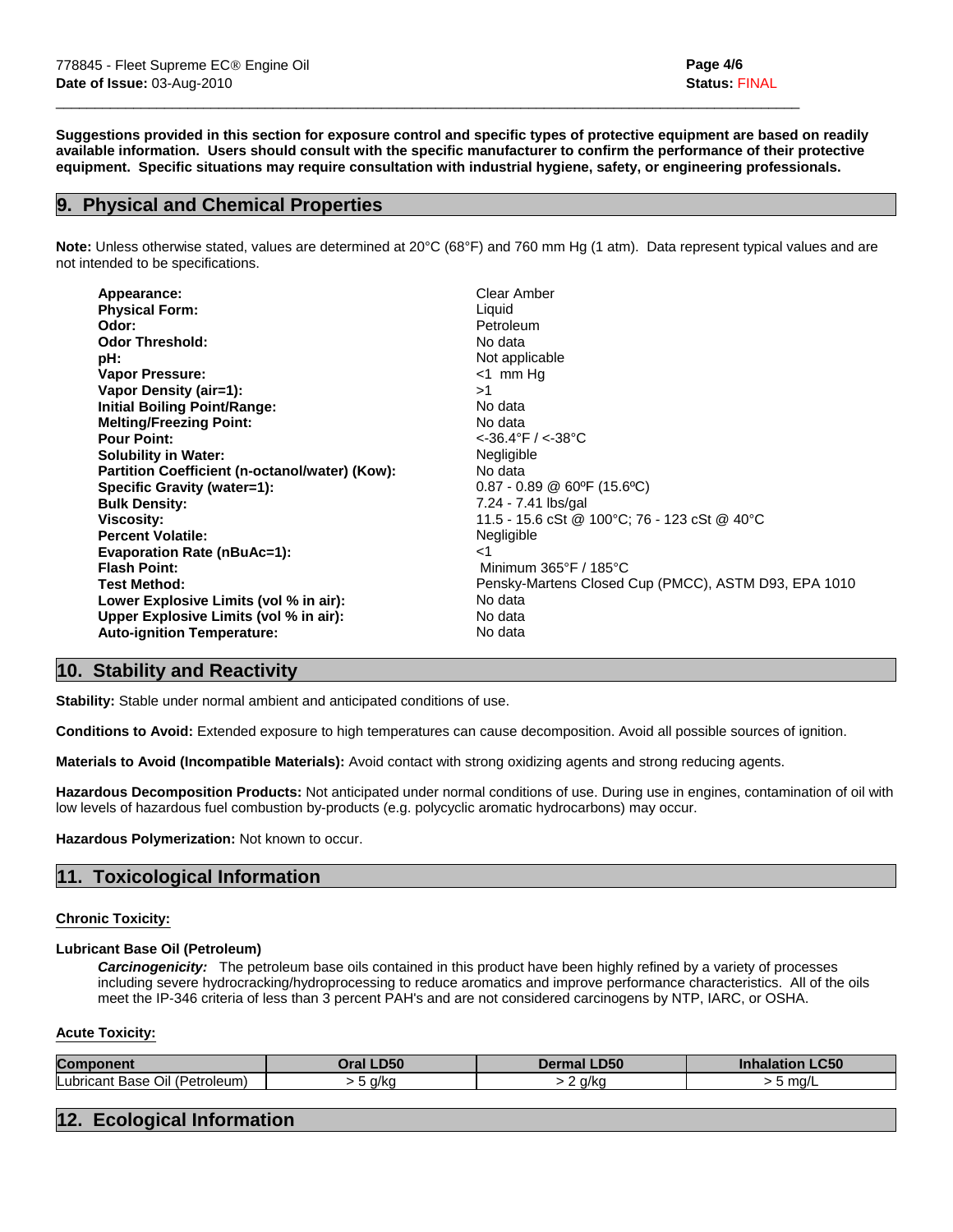# **12. Ecological Information**

**Ecotoxicity:** Experimental studies show that acute aquatic toxicity values are greater than 1000 mg/l. These values are consistent with the predicted aquatic toxicity of these substances based on their hydrocarbon compositions.

 $\mathcal{L}_\mathcal{L} = \{ \mathcal{L}_\mathcal{L} = \{ \mathcal{L}_\mathcal{L} = \{ \mathcal{L}_\mathcal{L} = \{ \mathcal{L}_\mathcal{L} = \{ \mathcal{L}_\mathcal{L} = \{ \mathcal{L}_\mathcal{L} = \{ \mathcal{L}_\mathcal{L} = \{ \mathcal{L}_\mathcal{L} = \{ \mathcal{L}_\mathcal{L} = \{ \mathcal{L}_\mathcal{L} = \{ \mathcal{L}_\mathcal{L} = \{ \mathcal{L}_\mathcal{L} = \{ \mathcal{L}_\mathcal{L} = \{ \mathcal{L}_\mathcal{$ 

**Mobility:** Volatilization to air is not expected to be a significant fate process due to the low vapor pressure of this material. In water, base oils will float and spread over the surface at a rate dependent upon viscosity. There will be significant removal of hydrocarbons from the water by sediment adsorption. In soil and sediment, hydrocarbon components will show low mobility with adsorption to sediments being the predominant physical process. The main fate process is expected to be slow biodegradation of base oil components in soil and sediment.

**Persistence and degradability:** The hydrocarbons in this material are not readily biodegradable, but since they can be degraded by microorganisms, they are regarded as inherently biodegradable.

**Bioaccumulation Potential:** Log Kow values measured for the hydrocarbon components of this material range from 4 to over 6, and therefore regarded as having the potential to bioaccumulate. In practice, metabolic processes may reduce bioconcentration.

# **13. Disposal Considerations**

The generator of a waste is always responsible for making proper hazardous waste determinations and needs to consider state and local requirements in addition to federal regulations.

This material, if discarded as produced, would not be a federally regulated RCRA "listed" hazardous waste and is not believed to exhibit characteristics of hazardous waste. See Sections 7 and 8 for information on handling, storage and personal protection and Section 9 for physical/chemical properties. It is possible that the material as produced contains constituents which are not required to be listed in the MSDS but could affect the hazardous waste determination. Additionally, use which results in chemical or physical change of this material could subject it to regulation as a hazardous waste.

This material under most intended uses would become "Used Oil" due to contamination by physical or chemical impurities. Whenever possible, Recycle Used Oil in accordance with applicable federal and state or local regulations. Container contents should be completely used and containers should be emptied prior to discard.

# **14. Transportation Information**

## **U.S. Department of Transportation (DOT)**

**Shipping Description:** *Not regulated*  **Note:** *If shipped by land in a packaging having a capacity of 3,500 gallons or more, the provisions of 49 CFR, Part 130 apply. (Contains oil)*

**International Maritime Dangerous Goods (IMDG) Shipping Description:** *Not regulated*  **Note:** *U.S. DOT compliance requirements may apply. See 49 CFR 171.22, 23 & 25.* 

|          | International Civil Aviation Org. / International Air Transport Assoc. (ICAO/IATA) |
|----------|------------------------------------------------------------------------------------|
| UN/ID #: | <b>Not regulated</b>                                                               |
| Note:    | U.S. DOT compliance requirements may apply. See 49 CFR 171.22, 23 & 24.            |

|                                           | <b>LTD. QTY</b> | <b>Passenger Aircraft</b> | <b>Cargo Aircraft Only</b> |
|-------------------------------------------|-----------------|---------------------------|----------------------------|
| <b>Packaging Instruction #:</b>           | ---             | $--$                      | ---                        |
| Max. Net Qty. Per Package:                | $---$           | $---$                     | $---$                      |
|                                           |                 |                           |                            |
| Packaging Instruction # after 12/31/2010: | $---$           | $---$                     | $---$                      |
|                                           |                 |                           |                            |

# **15. Regulatory Information**

## **CERCLA/SARA - Section 302 Extremely Hazardous Substances and TPQs (in pounds):**

This material does not contain any chemicals subject to the reporting requirements of SARA 302 and 40 CFR 372.

## **CERCLA/SARA - Section 311/312 (Title III Hazard Categories)**

| <b>Acute Health:</b>   | No |
|------------------------|----|
| <b>Chronic Health:</b> | No |
| Fire Hazard:           | N٥ |